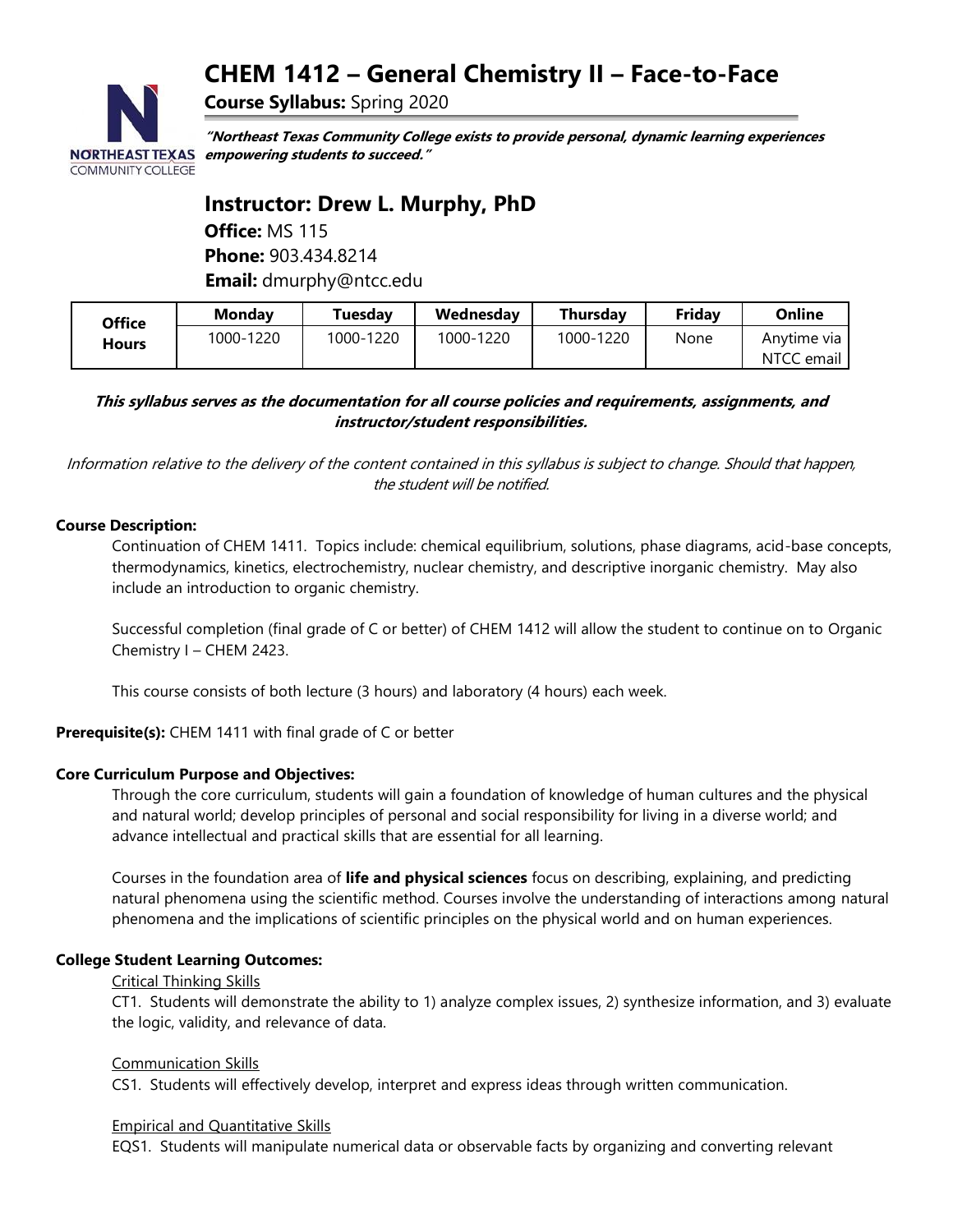information into mathematical or empirical form.

EQS2. Students will analyze numerical data or observable facts by processing information with correct calculations, explicit notations, and appropriate technology.

## Team Work

TW2. Students will work with others to support and accomplish a shared goal.

## **Course Student Learning Outcomes:** Upon successful completion of this course, students will…

- 1. state the characteristics of liquids and solids, including phase diagrams, and articulate the importance of intermolecular interactions and predict trends in physical properties;
- 2. identify the characteristics of acids, bases, and salts, and solve problems based on their quantitative relationships;
- 3. identify and balance oxidation-reduction equations, solve redox titration problems, discuss the construction and operation of electrochemical cells, and determine standard and non‐standard cell potentials;
- 4. determine the rate of a reaction and its dependence on concentration, time, and temperature;
- 5. analyze and perform calculations with the thermodynamic functions: enthalpy, entropy, and free energy;
- 6. apply the principles of equilibrium to aqueous systems using LeChâtelier's Principle to predict the effects of concentration, pressure, and temperature changes on equilibrium mixtures;
- 7. describe basic principles of descriptive inorganic chemistry and of nuclear decay processes;
- 8. use basic apparatus, apply experimental methodologies used in the chemistry laboratory, and demonstrate safe and proper handling of laboratory equipment and chemicals;
- 9. conduct basic laboratory experiments with proper laboratory techniques, and make careful and accurate experimental observations;
- 10. relate physical observations and measurements to theoretical principles, and interpret laboratory results and experimental data, and reach logical conclusions; and
- 11. record experimental work completely and accurately in laboratory notebooks and communicate experimental results clearly in written reports.

| <b>Mastering Chemistry</b> | 7.5%  |
|----------------------------|-------|
| Assignments* & Attendance  | 7.5%  |
| SI Tutoring                | 5.0%  |
| Regular Exams              | 27.0% |
| Midterm Exams              | 20.0% |
| Laboratory                 | 25.0% |
| <b>ACS Final Exam</b>      | 8.0%  |
| <b>Total Course Grade</b>  | 100%  |
|                            |       |

\* Assignments are anything assigned by the instructor that does not fit into any of the other categories.

| Final course grades are rounded to the nearest |
|------------------------------------------------|
| whole number percent, and letter grades        |
| assigned using the grading scale.              |

Grades will be posted to Blackboard throughout the course. Blackboard provides an approximate course grade, which is typically within 2-4% of the actual course grade. The instructor's gradebook is the last word in grades and is what decides the final grades for the course. At any time during the term, students can request to view their grades in the instructor's gradebook or can request a pdf copy of their grades.

Questions about what score on the Final Exam is required to earn a particular grade in the course will not be answered. Please do not ask.

## **Evaluation/Grading Policy:**

Grading Scale  $A = 100 - 90%$  $B = 89 - 80\%$  $C = 79 - 70%$  $D = 69 - 60%$  $F = 59\%$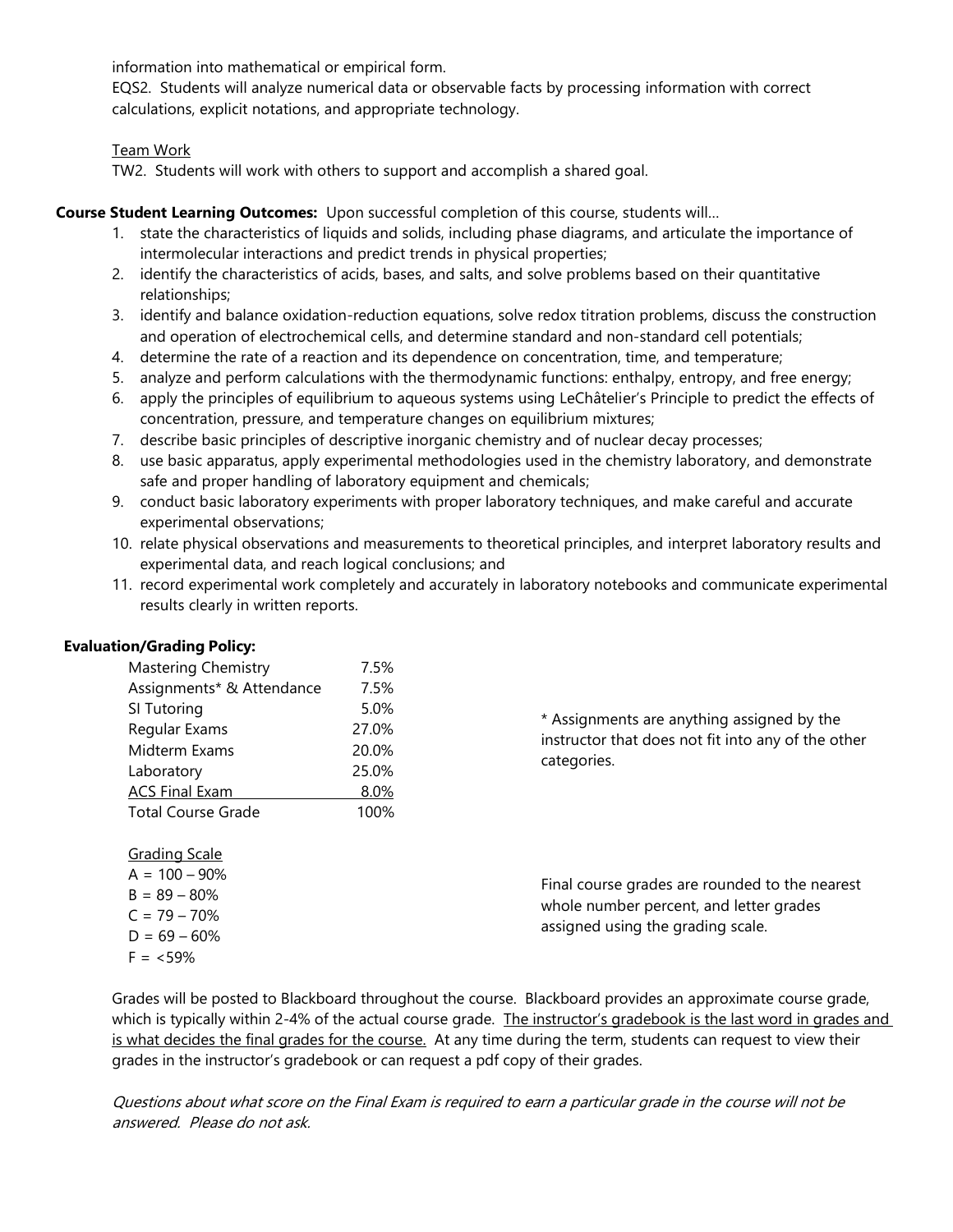## **Exams:**

- Three regular exams will be given during the lecture period on the following dates:
	- Exam 1 Thursday, February 6 Exam 2 Thursday, February 27 Exam 4 Tuesday, April 14
- Two cumulative midterm exams will be given during the lecture period on the following dates:
	- Midterm Exam 3 Thursday, March 26 Midterm Exam 5 Thursday, May 7
- Exam dates are subject to change, if circumstances dictate it. Ample notice will be given verbally during class, in such instances. Under some rare circumstances students may take exams in advance; this will be decided on a case-by-case basis in advance of the exam date. **There will be no make-up exams for missed exams without authorization before the exam date.**
- **The American Chemical Society (ACS) Standardized Two-Semester General Chemistry Final Exam** will be administered during the mandated final exam time for this course. The ACS Exam is a nationally administered exam that covers topics covered in the two-semester sequence of general chemistry. Questions on this exam will cover topics from both CHEM 1411 and 1412. This is a 70-question multiple choice exam with strict guidelines that will be discussed in class. This exam is challenging and will give students an idea as to how they perform relative to other students across the nation (community college and university) that take this test.

Thursday, May 14 130-320pm

- **Guidelines for exams in this course:**
	- Students are only allowed to bring pencils, erasers, and scientific calculators into the testing room. Programmable calculators, graphing calculators, and cell-phone calculators are not allowed. Sharing calculators will not be permitted.
	- $\circ$  Bags, purses, etc. are not allowed at the student tables and should be stowed at the front of the room or in the hallway.
	- $\circ$  Cell phones are not permitted. Phones should be turned off and stowed in a bag or surrendered to the instructor during the exam. A student in possession of phone once the exam has started will earn a grade of zero on that exam.
	- o Watches are not permitted in the exam room; watches, and other personal electronic devices, must be stowed in a bag.
	- o Students will be provided with scratch paper and a formula sheet for each exam. Other papers or notes will not be permitted during the exam.
	- $\circ$  Students that leave the testing room during the exam must turn in the exam to be graded and cannot return to the exam room until the testing period is over.
	- $\circ$  At the instructor's discretion, students may be assigned seats during an exam period.
	- $\circ$  A student found in violation of any of these guidelines during an exam period will earn a grade of zero on that exam.
- **Graded Exams will not be handed back to the student.** Students who wish to review their graded exams must come to the instructor's office to view the exam. Exams are not to leave the office. Students must surrender their phones while reviewing exams. No notes or corrections may be made on exams or scratch paper.

## **Required Instructional Materials:**

- Chemistry: Structure and Properties Exclusive Access
	- Tro; 2<sup>nd</sup> Edition (ISBN # 9780134528229) Pearson

The required materials for the lecture portion of this course are available using EXCLUSIVE ACCESS. This means that you paid a discounted price for the eText and Mastering Chemistry when you paid tuition for this course. You automatically have your access code for Mastering Chemistry. A discounted physical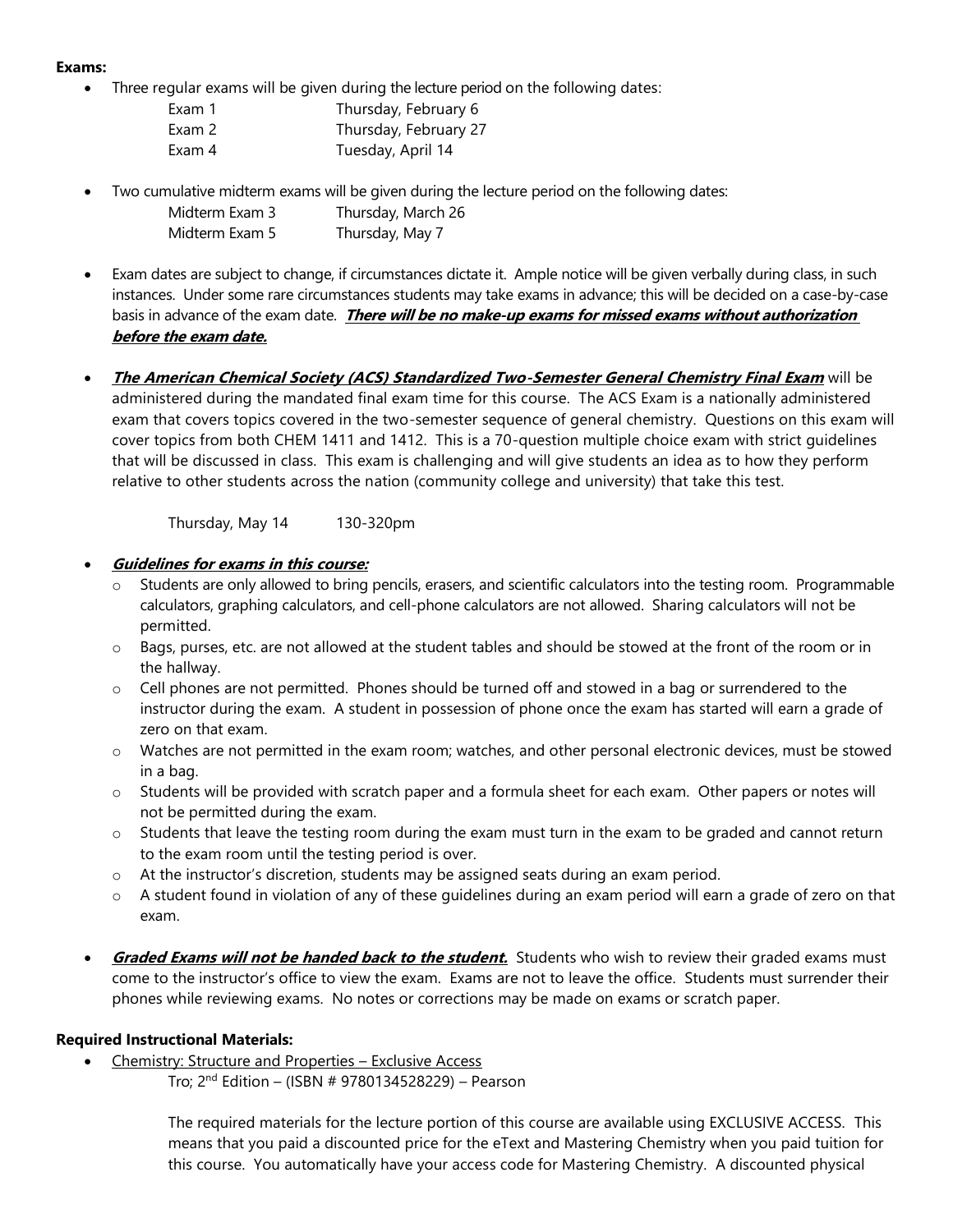textbook is also available at an additional cost once the semester is underway. If you would like a physical book, you can only purchase one at this discounted price through the NTCC College Store. You can find additional information about exclusive access on the NTCC College Store's Exclusive Access website [\(https://www.ntccbookstore.com/Exclusive\\_Access.asp?\)](https://www.ntccbookstore.com/Exclusive_Access.asp?).

- Lab Manual for CHEM 1412 Experiments in General Chemistry II (v3.0) Murphy; NTCC Printing, only available in NTCC College Store
- Lab Safety Glasses/Goggles

Approved safety glasses are available in the college store, and many safety glasses and safety goggles are also available from online retailers. **Always check with your instructor before purchasing eye protection from somewhere other than The NTCC College Store.** Students who wear corrective-vision glasses must have elastic-strap safety goggles that cover the entire glasses and seal against the forehead. **Beginning Tuesday, February 11, students arriving to lab without proper safety glasses or goggles will not be allowed to participate in the experiment and will receive a grade of zero for that experiment**. Before that date, safety glasses/goggles may be rented from the instructor for the cost of five (5) points deducted from the behavior, safety, and teamwork grade.

Scientific Calculator

A scientific calculator is required for this course. A model TI-36x Pro or TI-30Xa is suggested, but many models will work; check with your instructor. You will NOT be allowed to use a graphing calculator, programmable calculator, or cell-phone calculator during any exam in this course. It is recommended that students have (or have access to) a graphing calculator (TI-nspire or similar) for some experiments and problems; however, students will not be allowed to use this calculator on any exam in this course.

• Pencils and Erasers

Pencil is mandatory for writing in the lab manual, quizzes, and exams. A strong, sturdy eraser is required to ensure that your work is professionally presentable. Any papers submitted in pen will not be graded and will receive a grade of zero. Any papers that are too sloppy, messy, or unreadable will incur severe point deduction or earn a grade of zero.

#### **Optional Instructional Materials:**

• TI-nspire Graphing Calculator

## **Minimum Technology Requirements: The following items must be brought to every lecture session**

- Scientific Calculator TI-36x Pro and TI-30Xa are recommended also required for every lab session
- Wireless Internet capable laptop computer or tablet

## **Required Computer Literacy Skills**:

- Web browsing skills for working with the online homework system
- Ability to use Blackboard for access to course information
- Competent and professional emailing skills
- Functional use of MS Word and Excel will be helpful in this course

#### **Course Structure and Overview:**

• Lecture Sessions: Tuesdays & Thursdays 130-250pm

The lecture portion of this course is in the partially-flipped style. Students are required to complete online homework assignments before coming to class to prepare for that day's activity. Lecture will take approximately half of the class time, while the other half of the class time students will be working in small groups. Students will be required to work an online homework assignment and a paper quiz in small groups during each class period. A wireless internet capable laptop or tablet is required in class for completing these assignments. Additionally, students are expected to work on assignments, reading, and studying a minimum of 3 hours outside of class for every one hour of class time. Students are expected to attend SI Tutoring sessions regularly, approximately 3-4 hours per week.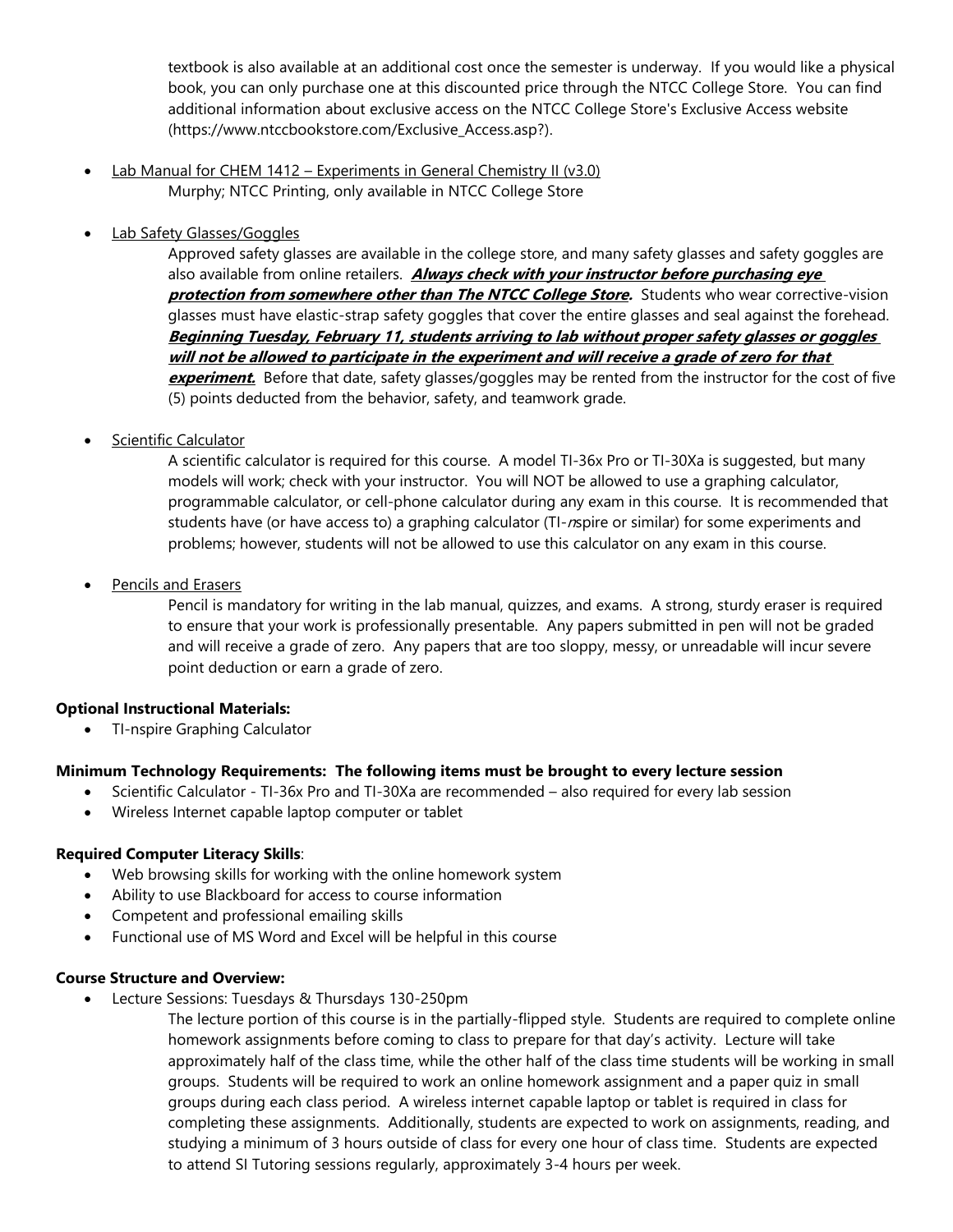All exams in this course are administered during the lecture sessions. Students will have 80 minutes to complete an exam. Exams consist of multiple-choice questions, short answer or essay questions, and calculation problems. For more information about exams, see the above section on exams.

- Laboratory Sessions: Tuesdays or Thursdays 300-650pm
	- Detailed instructions, guidelines and descriptions of what is expected for laboratory sessions can be found on the following pages under the heading "Institutional/Course Policy".

## **Communications:**

- The major communication pathway between instructors and students in this course is face-to-face during lecture and laboratory sessions, during SI Tutoring hours, and during office hours. Students are expected to ask questions and participate in discussions during lecture, lab, and tutoring.
- NTCC email is the official form of communication used by the college. Email communications from non-NTCC email addresses run the risk of being marked as spam and may not be answered.
- Course announcements that occur outside of lecture and lab sessions will be announced via Blackboard's announcement feature. These will be cc'd to students via NTCC email.
- Students are expected to check Blackboard and their NTCC email accounts regularly.
- All grading policies and due dates for online homework assignments are listed in the online homework system.

## **Institutional/Course Policy:**

- **Students should expect to be working on assignments outside of class on their own time throughout the entire duration of this course.** For each hour that you spend in class, plan to spend a minimum of three hours out of class studying, reading the book, working on homework problems, etc.
- **Quizzes**

A quiz will be given during all lectures. Students who are absent from class will earn a zero on the quiz, and makeup quizzes will not be given. In-class quizzes are due by the end of the lecture period; in-class quizzes that are not in the instructor's possession when he/she returns to his/her office are late. Takehome quizzes are due at the beginning of the next lecture period; take-home quizzes that are not in the instructor's possession when the lecture begins are late. **Late quizzes are not accepted; you will earn a grade of zero and be marked as absent from class.** In special cases, outside-of-class paper assignments may be accepted late; this requires prior authorization in advance of the due date.

**Attendance** 

Attendance is mandatory for this course. Every in-class quiz includes attendance points for that class period. A grade of zero on an in-class quiz counts as being absent from class that day. In rare cases, you may be excused from a class period; proof of a legitimate reason for being absent is required, and the instructor is the final judge of what constitutes a legitimate reason. Excused absences refund the missing attendance points, but do not award quiz grades.

You are expected to attend all classes. Chemistry is too hard to learn on your own. Some lecture material not found in the text may be presented during the semester and will show up on exams.

• Online Homework

This course uses the Mastering Chemistry online homework system. Details about registering in Mastering Chemistry will be discussed on the first day of class. Assignments and due dates will be listed in the Mastering Chemistry system. Access to a computer with the internet is required for this course. The Mastering Chemistry system will be used both inside the classroom and outside the classroom. You are expected to have a wireless internet capable laptop computer or tablet to access Mastering Chemistry during the class period.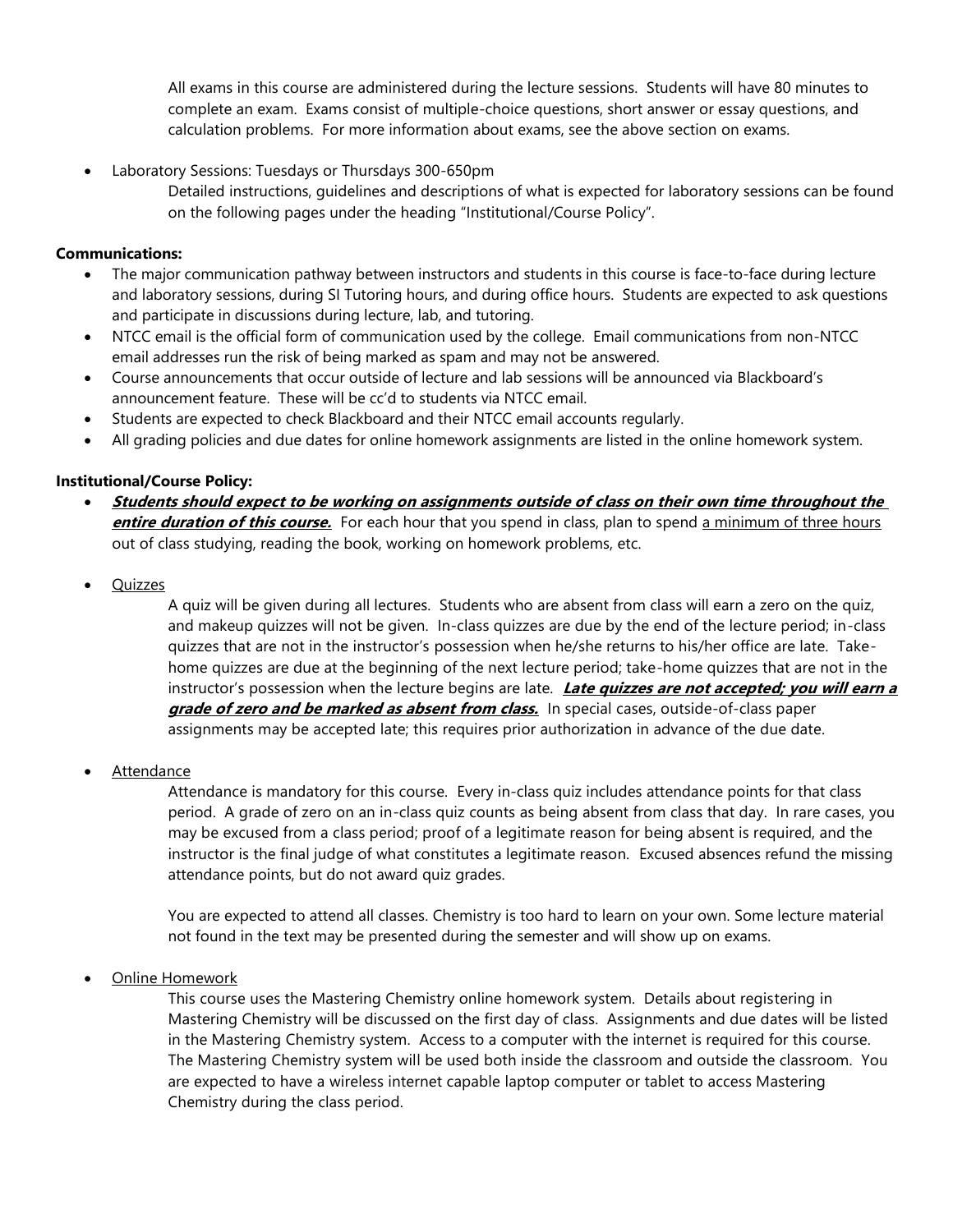## **Supplemental Instruction**

Supplemental Instruction (SI; aka tutoring) is required for this course. Many hours of FREE SI tutoring are available each week. SI Tutors are chemistry majors that have earned high grades in this course. Students are expected to attend approximately 3 hours of SI tutoring each week during the semester. Students will earn one point per half-hour of tutoring, and are required to earn 100 points. Students can earn up to a maximum of 110 points for SI Tutoring, and this grade is worth 5% of the overall course grade. Details will be provided during the first day of class.

## **Electronic Devices**

Use of cell phones is prohibited during class and lab time. Students using phones for unapproved purposes during lab will be asked to leave lab and will earn a grade of zero on material for that lab period.

Wearing headphones during class, lab, or an exam is not allowed. Use of listening devices will earn the student a zero on work for that class session.

Students are not to be in possession of electronic devices (phones, music players, watches, etc) during an exam. Student found with devices other than scientific calculators during an exam will earn a grade of zero on that exam.

Laboratory Experiments

There will be 10 experiments performed during the laboratory periods over the course of the term. Any experiments not completed and turned in will receive a grade of zero. Any student that does not complete at least 7 experiments with a non-zero grade will earn a grade of "**F**" in this course. A schedule of experiments will be provided as a separate handout. It is the responsibility of the student to arrive to lab prepared for the correct scheduled experiment.

## **Laboratory Conduct and Attire**

Students are expected to adhere to the guidelines set forth in the "Commitment to Laboratory Safety Pledge" and in the safety video. In addition, students must wear long pants covering their ankles (leggings are unacceptable), closed shoes (no exposed skin or sock), and shirts that cover their shoulders. Approved safety glasses/goggles at all times in the lab. Students who wear corrective-vision glasses must have elastic-strap safety goggles that cover the entire glasses and seal against the forehead. Long hair should be pulled back. Failure to follow laboratory safety protocols could result in injury to yourself or others and will result in reduction of your laboratory grade. Students not dressed appropriately for lab will be asked to leave and will earn a grade of zero on that experiment.

## • Laboratory Evaluation/Grading Policy

o The laboratory portion of the course counts towards 25% of your overall course grade.

| Regular Experiments          | 75%  |
|------------------------------|------|
| Lab Practical                | 15%  |
| Behavior, Safety, & Teamwork | 10%  |
| Total                        | 100% |

- $\circ$  Prelaboratory Assignments accompany each experiment in the lab manual and must be completed prior to the laboratory period. **Prelaboratory Assignments are due at the beginning of the laboratory period.** Students not turning in a complete Prelaboratory Assignment will not be allowed to participate in that experiment and will receive a grade of zero on that experiment. Unless otherwise stated, Regular Experiment reports are due at the end of the laboratory period.
- o **Questions in the lab manual that require written explanations must be answered in complete, thoughtful sentences.** Failure to do so will result in loss of points.
- o **Calculations in the lab report must show all of the steps necessary to generate the answers**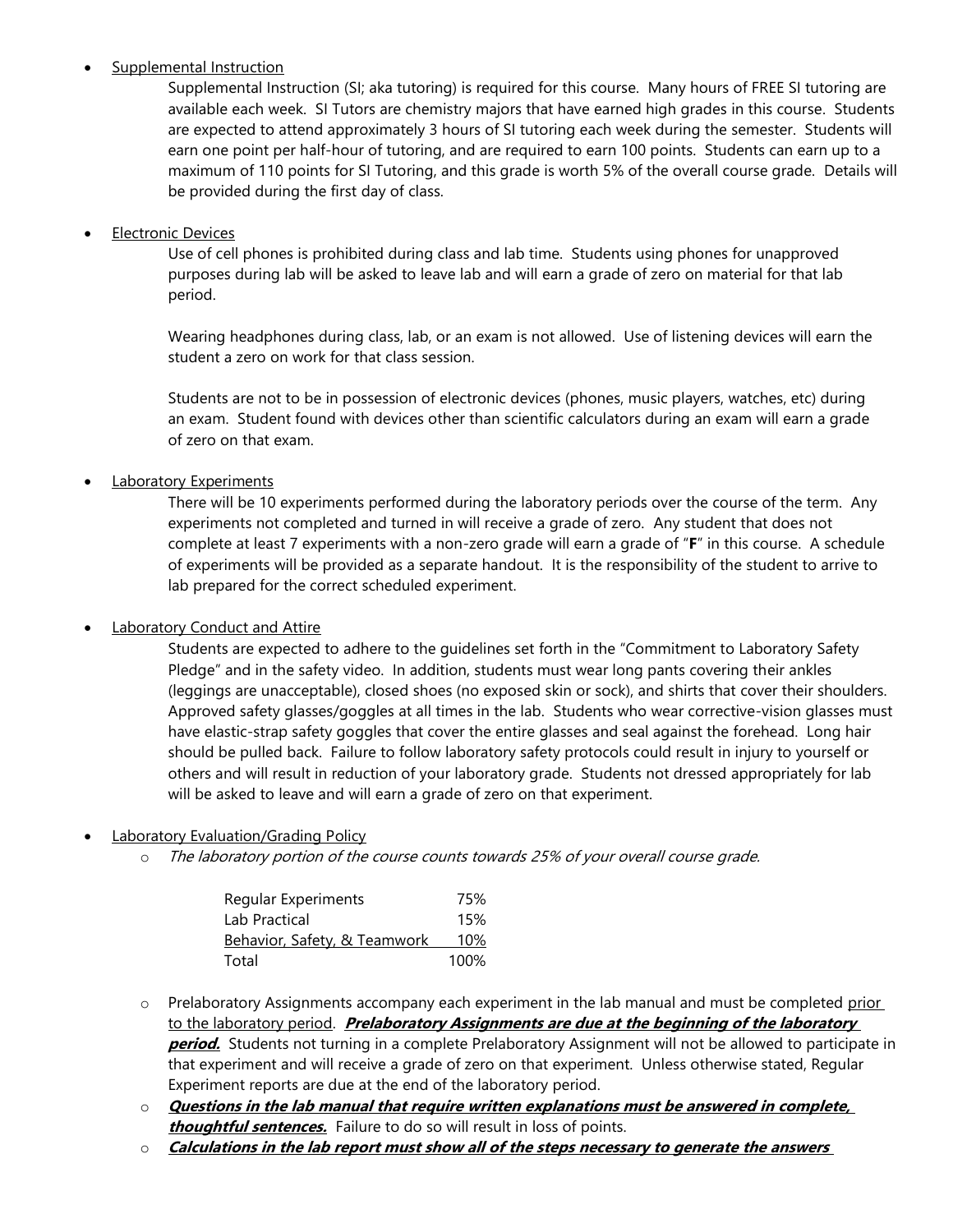**provided, including proper use of units and significant figures.** Failure to do so will result in loss of points.

- o **Lab reports that are sloppy and/or illegible will not be graded;** although, some points may be earned for completing the experiment. Lab reports must be completed neatly in pencil. Errors must be completely erased. Lab reports written in pen and lab reports with scratched-out or scribbled-out writing will not be accepted and will earn zero points.
- o **Copying answers on any work will not be tolerated.** Prelaboratory Assignments and Lab Reports that appear to have answers copied from other students or internet sources or that appear to have cheated in any way will earn a grade of zero.
- o **Students who leave lab early without permission from the instructor and their lab partner(s) will incur a point reduction. Keep in mind that teamwork is 10% of your lab grade!**
- o **You are expected to attend all laboratory periods.** Failing to attend lab will earn you zero points for that experiment. "I have to work" is not an acceptable excuse for missing a laboratory period.
- o **Students are required to attend the laboratory section in which they are registered.** Students arriving for a laboratory session in which they are not registered without prior permission will be asked to leave and will earn a grade of zero for that experiment, regardless of the student's preparedness for lab. Under certain special circumstances, students may attend a different laboratory session from which they are registered. This must be cleared with both the lecture instructor and laboratory instructor in advance.
- Lab Practical Exam

A Lab Practical is required and is worth 15% of the laboratory grade. This will involve a titration experiment. More details will be given during the laboratory periods and can be found in the lab manual. The Lab Practical is an exam, and all Exam Guidelines must be followed (see above). Any student not completing the Lab Practical will earn a grade of "**F**" in this course.

• Withdrawal Date (Drop Date)

**Thursday, April 9** is the last day to withdraw from the course with a grade of "**W**". Students who withdraw from the lecture must also withdraw from the lab. If you stop attending class and fail to officially withdraw, expect to earn a grade of "**F**" in the course.

#### **Student Responsibilities/Expectations:**

This course covers a lot of material and moves rapidly, so do not fall behind. If you do not understand Chapter 1, you will probably not understand Chapter 2 either, because the material for this course is cumulative.

**The only way to learn chemistry is through practice.** You must be willing to spend time working problems from the textbook to be successful. If you are having problems with a particular topic, it may even be necessary to work problems from the textbook that are not assigned.

At the first sign of trouble you should seek help immediately. I am happy to help you with any of your chemistry coursework. However, if you wait too long to seek help, there is a point where there is nothing I can do to help you.

Work with a classmate on the homework, but do not just copy answers that you do not understand. There is a difference between working together and cheating. If it feels like cheating, then it is cheating. Assignments that appear to be copies of each other will earn grades of zero. Students caught in the act of cheating will earn a zero on that assignment, lab, or exam and may earn a grade of "**F**" in the course for such actions. Students with multiple instances academic dishonesty will earn a grade of "**F**" in this course.

Do not wait until the night before a test to study. Almost everything we cover will come up again later in the class. If you learn the material only long enough to take an exam, you will not recognize it when we encounter it again. This will cause you to struggle through the entire course and to struggle through future chemistry courses.

Questions and/or observations are encouraged during the class period. Courteous and attentive behavior is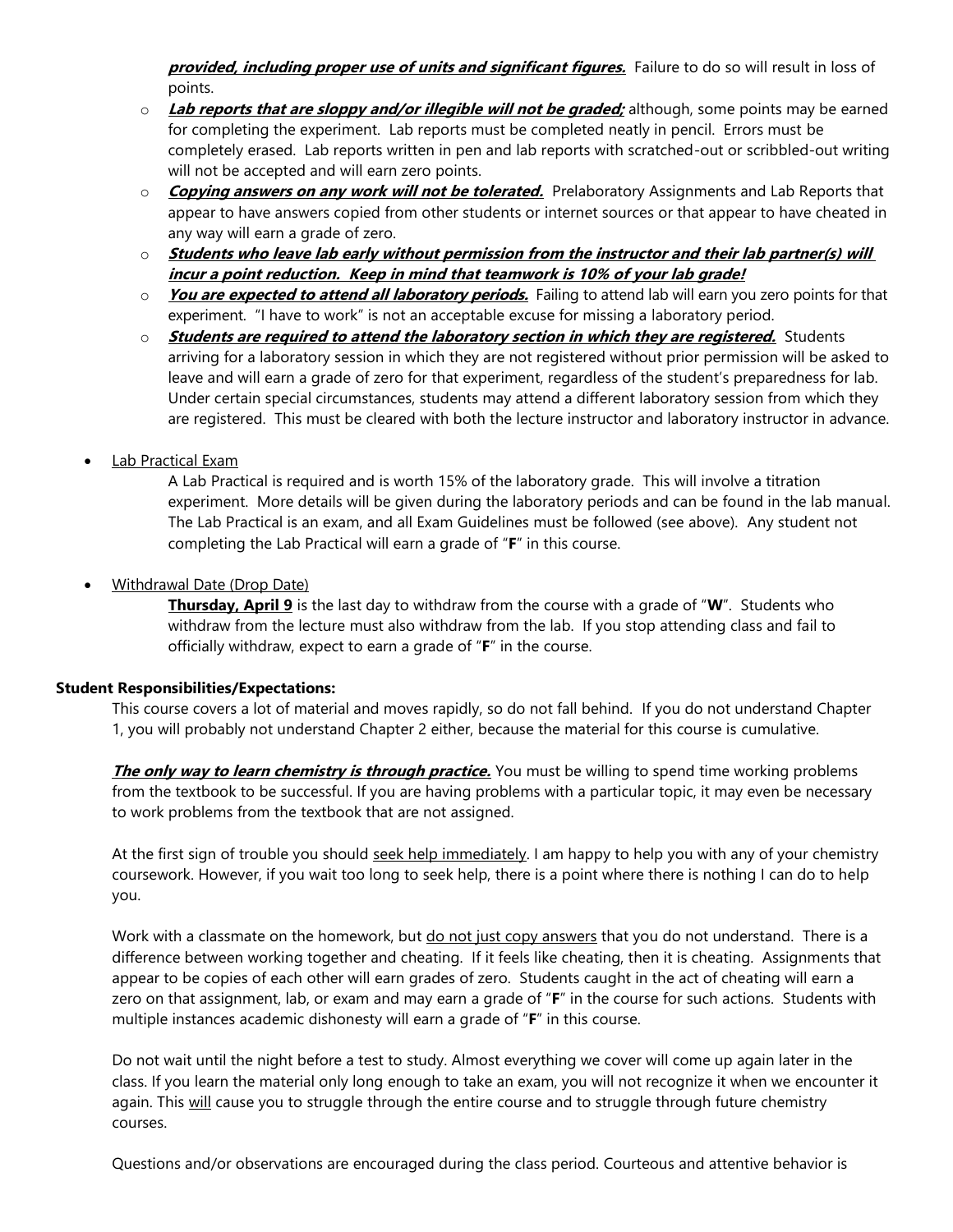always expected. Students who consistently misbehave can expect to have their grade lowered.

Like all colleges, Northeast Texas Community College strives to be a "community of scholars." Please remember that you and all of the students in this class are pursuing very important goals in your lives. As human beings and as scholars, I expect every student to be courteous and considerate toward other students throughout the lecture and laboratory portions of this course.

#### **NTCC Academic Honesty/Ethics Statement:**

NTCC upholds the highest standards of academic integrity. The college expects all students to engage in their academic pursuits in an honest manner that is beyond reproach using their intellect and resources designated as allowable by the course instructor. Students are responsible for addressing questions about allowable resources with the course instructor. Academic dishonesty such as cheating, plagiarism, and collusion is unacceptable and may result in disciplinary action. This course will follow the NTCC Academic Honesty and Academic Ethics policies stated in the Student Handbook. Refer to the student handbook for more information on these subjects.

#### **ADA Statement:**

It is the policy of NTCC to provide reasonable accommodations for qualified individuals who are students with disabilities. This College will adhere to all applicable federal, state, and local laws, regulations, and guidelines with respect to providing reasonable accommodations as required to afford equal educational opportunity. It is the student's responsibility to request accommodations. An appointment can be made with the Academic Advisor/Coordinator of Special Populations located in Student Services and can be reached at 903-434-8264. For more information and to obtain a copy of the Request for Accommodations, please refer to the special populations page on the NTCC websit[e.](http://www.ntcc.edu/index.php?module=Pagesetter&func=viewpub&tid=111&pid=1) 

#### **Family Educational Rights and Privacy Act (FERPA)**:

The Family Educational Rights and Privacy Act (FERPA) is a federal law that protects the privacy of student education records. The law applies to all schools that receive funds under an applicable program of the U.S. Department of Education. FERPA gives parents certain rights with respect to their children's educational records. These rights transfer to the student when he or she attends a school beyond the high school level. Students to whom the rights have transferred are considered "eligible students." In essence, a parent has no legal right to obtain information concerning the child's college records without the written consent of the student. In compliance with FERPA, information classified as "directory information" may be released to the general public without the written consent of the student unless the student makes a request in writing. Directory information is defined as: the student's name, permanent address and/or local address, telephone listing, dates of attendance, most recent previous education institution attended, other information including major, field of study, degrees, awards received, and participation in officially recognized activities/sports.

#### **Tentative Course Timeline (\*note\* instructor reserves the right to make adjustments to this timeline at any point in the term):**

We will cover nearly all of the material in Chapters 11, 13-20, 22 and parts of Chapter 8 in the text. More detail can be found by examining the Table of Contents in the text and the "Topical Course Outline" posted on Blackboard.

- Week 1 Intermolecular Forces, Liquids
- Week 2 Phase Changes, Phase Diagrams, Solutions, Concentration
- Week 3 Colligative Properties EXAM 1
- Week 4 Kinetics: Reaction Rates
- Week 5 Kinetics: Reaction Mechanisms
- Week 6 Nuclear Chemistry and Its Applications EXAM 2
- Week 7 Equilibrium: Introduction, Equilibrium Constant, Le Châtelier's Principle
- Week 8 Equilibrium: Acids & Bases, pH, Ka, Kb
- Week 9 SPRING BREAK
- Week 10 Equilibrium: Salts, Polyprotic Acids, Lewis Acids and Bases, Buffers MIDTERM 3
- Week 11 Equilibrium: Acid-Base Titrations, Solubility, Precipitation